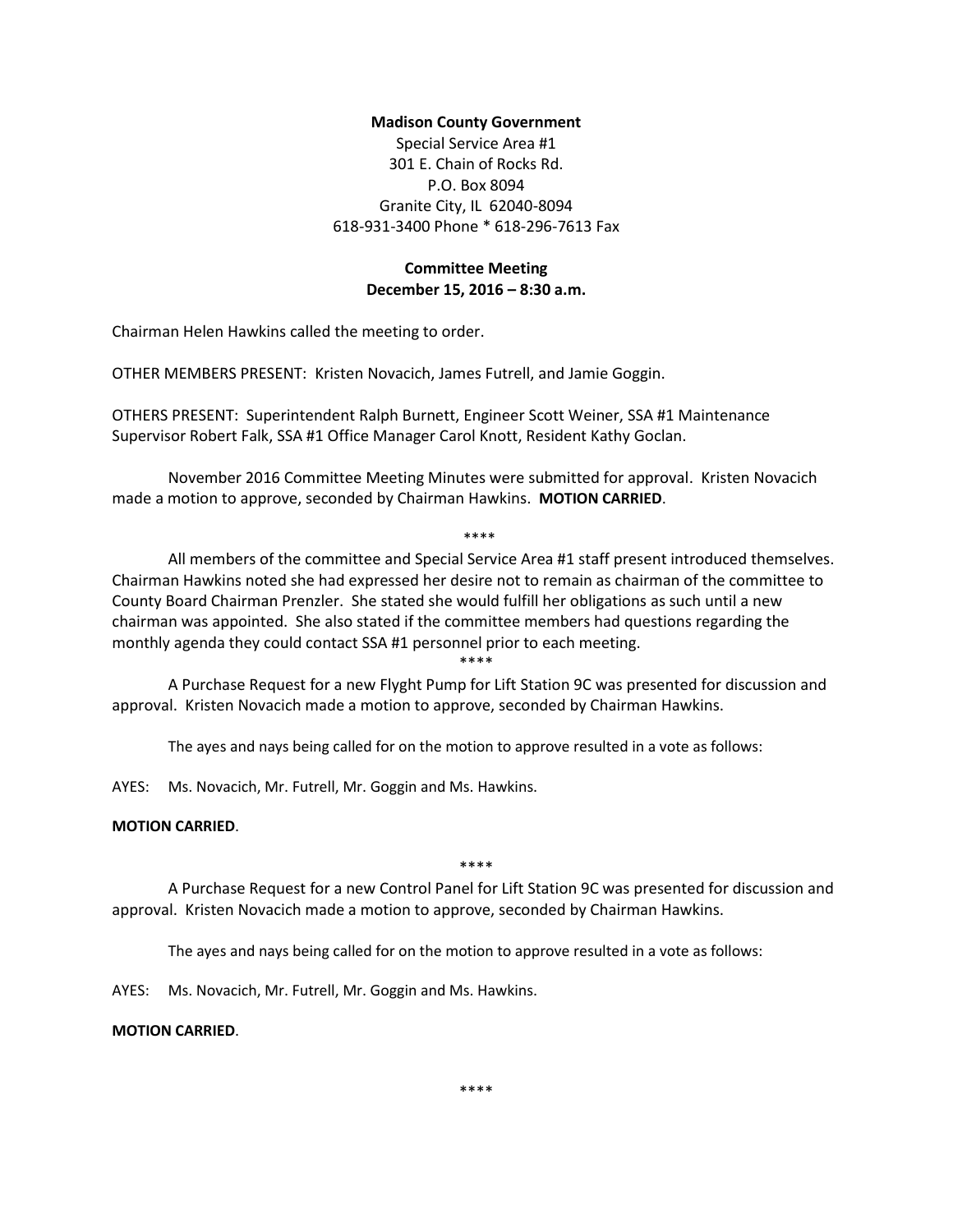A Resolution to Award Contract for a Force Main Relocation from Lift Station 23A was presented for approval.

The ayes and nays being called for on the previous motion to approve resulted in a vote as follows:

AYES: Ms. Novacich, Mr. Futrell, Mr. Goggin and Ms. Hawkins.

### **MOTION CARRIED**.

The resolution will be forwarded to the Finance Committee and the full County Board for approval.

\*\*\*\*

Engineer Scott Weiner presented the 'Engineer's Monthly Report' updated the committee on the current status of the following projects: Parallel Force Main – Lift Station 19. Reroute of the Force Main for the discharge from Lift Station 23A. Generator Installation – Phase 2 project is still on hold until the aforementioned projects are complete. The report will be placed on file. Mr. Weiner discussed the ongoing issue of odor control in the Mitchell area stating the contract holder is not complying with their obligations to maintain the proper amount of sulfides to control said odors.

\*\*\*\*

The issue of dissolving the odor control contract with Chemco was presented for Committee discussion. Kristen Novacich made a motion to approve, seconded by Helen Hawkins.

The ayes and nays being called for on the previous motion to approve resulted in a vote as follows:

AYES: Ms. Novacich, Mr. Goggin and Ms. Hawkins.

## **MOTION CARRIED**.

#### \*\*\*\*

The Balance Sheet for October 2016 was reviewed. A motion to approve was made by Kristen Novacich, seconded by Helen Hawkins. **MOTION CARRIED**.

#### \*\*\*\*

The Bill List for November 2016 was presented for discussion and approval. A motion to approve the Bill List was made by Kristen Novacich, seconded by Helen Hawkins.

The ayes and nays being called for on the motion to approve resulted in a vote as follows:

AYES: Ms. Novacich, Mr. Futrell, Mr. Goggin and Ms. Hawkins.

NAYS: None.

### **MOTION CARRIED**.

\*\*\*\*

The Purchase Order Report was submitted for approval. Kristen Novacich made the motion, seconded by Helen Hawkins.